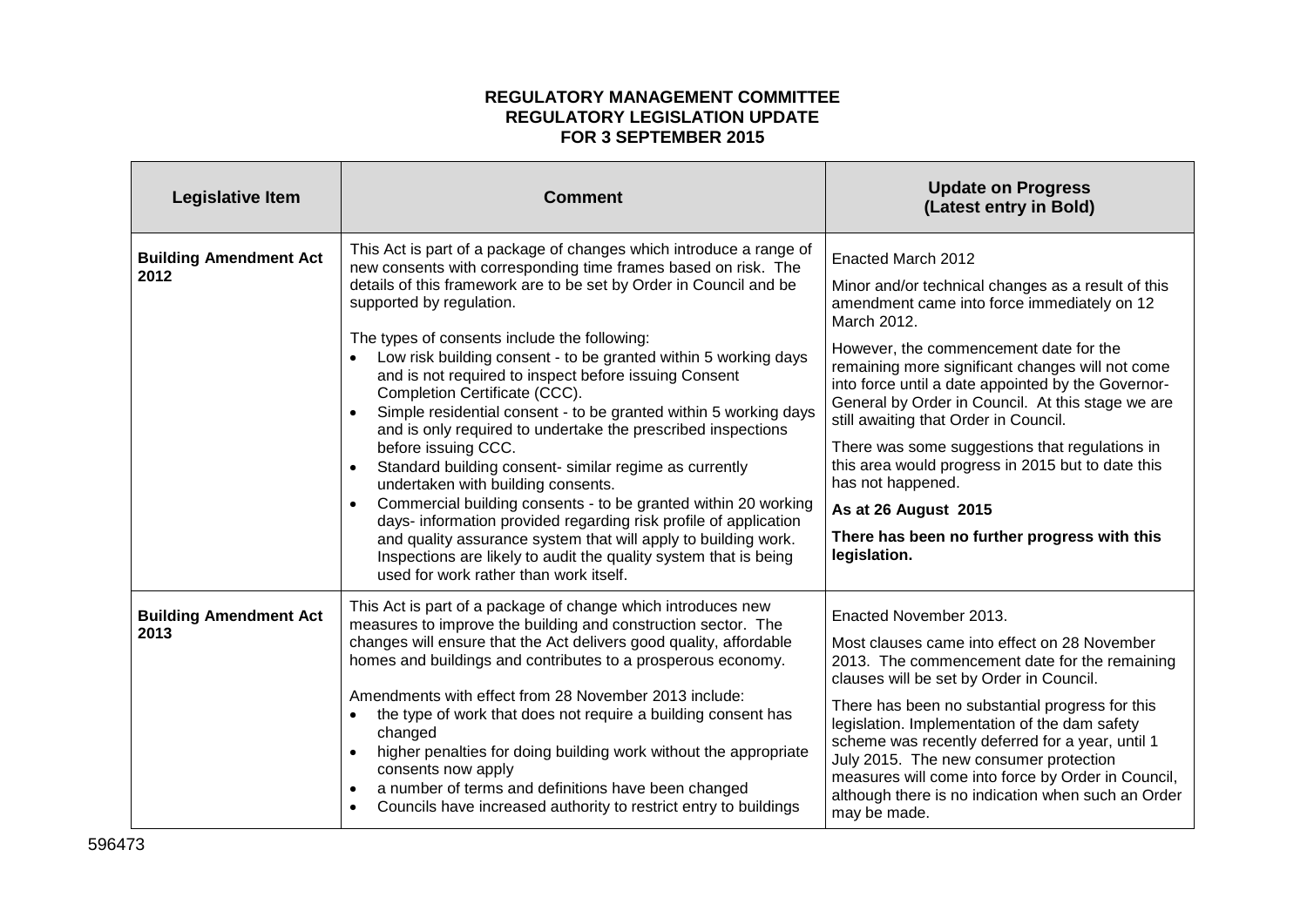| <b>Legislative Item</b>                                                        | <b>Comment</b>                                                                                                                                                                                                                                                                                                                                                                                                                                                                                                                                                                                                                                                                                                                                                                                                                                                                                                                                                                                                                                                                                                                                                                   | <b>Update on Progress</b><br>(Latest entry in Bold)                                                                                                                                                                                                                                                                                                                                                                                                                                                                                                                                                                                                                                                                                                                                                   |
|--------------------------------------------------------------------------------|----------------------------------------------------------------------------------------------------------------------------------------------------------------------------------------------------------------------------------------------------------------------------------------------------------------------------------------------------------------------------------------------------------------------------------------------------------------------------------------------------------------------------------------------------------------------------------------------------------------------------------------------------------------------------------------------------------------------------------------------------------------------------------------------------------------------------------------------------------------------------------------------------------------------------------------------------------------------------------------------------------------------------------------------------------------------------------------------------------------------------------------------------------------------------------|-------------------------------------------------------------------------------------------------------------------------------------------------------------------------------------------------------------------------------------------------------------------------------------------------------------------------------------------------------------------------------------------------------------------------------------------------------------------------------------------------------------------------------------------------------------------------------------------------------------------------------------------------------------------------------------------------------------------------------------------------------------------------------------------------------|
|                                                                                | that may be near to buildings that are dangerous. This will<br>require Council's dangerous building policy to be reviewed and<br>consulted on within a reasonable period<br>MBIE has more power to hold building consent authorities to<br>account, and<br>the way dams are defined and measured has changed.<br>$\bullet$<br>Other changes to take effect in mid-2014 include: changes to the<br>dam safety scheme and new consumer protection measures.<br>Most of these changes relate to Territorial Authority Building<br>functions or consumer protection. However if required, appropriate<br>changes will be made to the Kapiti Coast District Council Building<br>Control Authority Quality Assurance Manual.                                                                                                                                                                                                                                                                                                                                                                                                                                                           | As at 26 August 2015<br>All the changes that are part of the<br>implementation of this legislation have<br>happened and it is proposed that it be removed<br>from this update.                                                                                                                                                                                                                                                                                                                                                                                                                                                                                                                                                                                                                        |
| <b>Building (Earthquake-</b><br>prone buildings)<br><b>Amendment Bill 2013</b> | The key components of this Bill are:<br>To require territorial authorities to undertake seismic capacity<br>assessment of all non-residential and multi-storey/multi-unit<br>residential buildings (as currently defined in section 122 of Building<br>Act) in their districts within five years from commencement, using a<br>methodology specified and published by the Ministry of Business<br>Innovation and Employment (MBIE).<br>Territorial authorities to prioritise for assessment according to a<br>$\bullet$<br>framework to be specified and published by MBIE.<br>Territorial authorities to provide the results of the assessments<br>to the relevant building owner.<br>Owners will be able to provide an engineering assessment as<br>specified by MBIE if they disagree with the territorial authorities'<br>assessment.<br>There will be a National Register on earthquake prone buildings<br>$\bullet$<br>held by MBIE that will be able to be searched by public.<br>There will also be the ability for owners to seek exemptions<br>$\bullet$<br>from these requirements from the territorial authorities and<br>special provisions for heritage buildings. | The Bill received its First Reading on 5 March 2014<br>and was referred to the Local Government and<br><b>Environment Select Committee. Submissions</b><br>closed on 17 April 2014. The select committee was<br>due to report on the Bill to Parliament on, or before,<br>5 September 2014.<br>Recent comments from government ministers have<br>mentioned changes to the Bill to modify the<br>timeframes and types of buildings that may be<br>impacted.<br>The Local Government and Environment Select<br>Committee report is now due on 30 July 2015.<br>There are likely to be significant changes to this bill<br>as a result of the select committee process.<br>As at 26 August 2015<br>The Local Government and Environment Select<br>Committee Is due to report back on 3<br>September 2015 |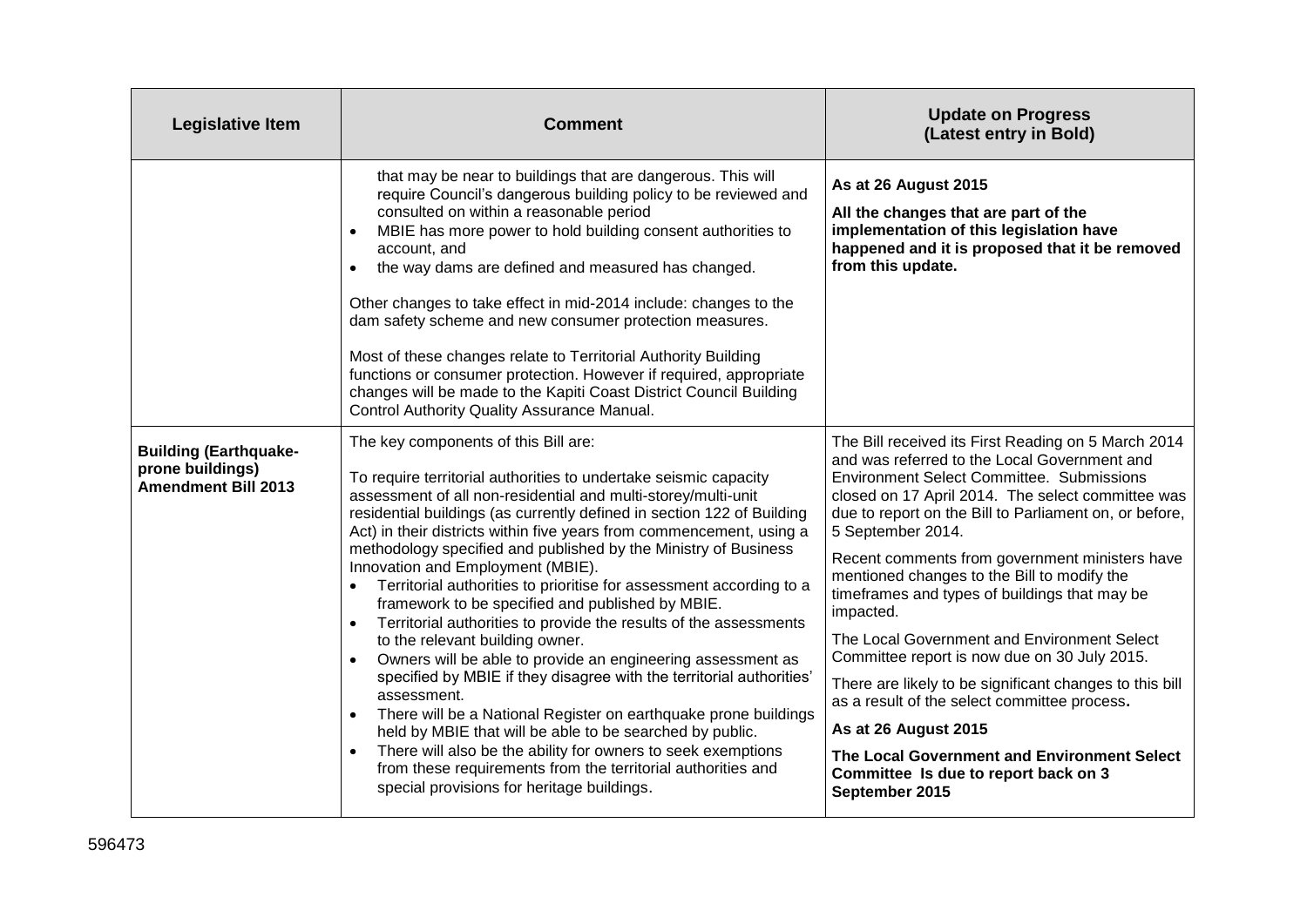| <b>Legislative Item</b>                                                          | <b>Comment</b>                                                                                                                                                                                                                                                                                                                                                                                                                                                                                                                                                                                                                                                                                                                                                          | <b>Update on Progress</b><br>(Latest entry in Bold)                                                                                                                                                                                                                                                                                                                                                                                                                                                                                                                                                                                                                                                                                                                                                                                                                                                                               |
|----------------------------------------------------------------------------------|-------------------------------------------------------------------------------------------------------------------------------------------------------------------------------------------------------------------------------------------------------------------------------------------------------------------------------------------------------------------------------------------------------------------------------------------------------------------------------------------------------------------------------------------------------------------------------------------------------------------------------------------------------------------------------------------------------------------------------------------------------------------------|-----------------------------------------------------------------------------------------------------------------------------------------------------------------------------------------------------------------------------------------------------------------------------------------------------------------------------------------------------------------------------------------------------------------------------------------------------------------------------------------------------------------------------------------------------------------------------------------------------------------------------------------------------------------------------------------------------------------------------------------------------------------------------------------------------------------------------------------------------------------------------------------------------------------------------------|
| <b>Weathertight Homes</b><br><b>Resolution Services</b><br><b>Amendment Bill</b> | This bill was introduced into Parliament on 23 February 2015 and<br>deals with the following matters<br>• Assists claimants in similar circumstances as the Osborne's<br>receive the benefits of the Supreme Court decision(this was<br>regarding timing of work)<br>Deals with uncertainty of claimants when legislation<br>timeframe expires<br>Clarifies standing of regulations that have been recently gazetted                                                                                                                                                                                                                                                                                                                                                    | This bill has been referred to the Local Government<br>and Environment Select Committee. This bill is not<br>likely to have any significant impact on the claims<br>received by this Council.<br>As at 26 August 2015<br>The select committee report did not report back<br>at the end of July and it is uncertain when they<br>will do so.                                                                                                                                                                                                                                                                                                                                                                                                                                                                                                                                                                                       |
| Food Act 2014                                                                    | The Food Act 2014 introduces some fundamental changes to NZ's<br>domestic food regulatory regime. The Act has come about through<br>research conducted since 2003 as part of the Domestic Food<br>Review - only the second review of the domestic food sector in<br>over 30 years. Through a risk-based approach, it seeks to:<br>clarify the role of regulators,<br>$\bullet$<br>remove the need for local bylaws, by having a single set of<br>$\bullet$<br>rules for training, registration and other food safety aspects, and<br>improve compliance and enforcement.<br>$\bullet$<br>Where appropriate these new requirements will be reflected (once<br>we have the detail of the associated regulations) in the<br>Environmental Health quality assurance system. | The Food Bill received Royal Assent on 6 June<br>2014. The Food Act 2014 will come fully into force<br>on 1 March 2016 unless brought into force earlier<br>through an Order in Council.<br>A report providing an overview of the Food Act<br>2014 was provided to the 2 October 2014 meeting<br>of this Committee.<br>As at 26 August, 2015<br>An update was received by MPI with regard to<br>the proposed regulations and some updates<br>from Cabinet.<br>1. Extended registration period for national<br>programmes<br>National programme businesses will now only<br>require registration every two years as part of<br>the plan to reduce costs for low risk businesses<br>(coffee carts, honey manufacture, fruit and<br>vegetable shops, corner dairies, petrol stations,<br>breweries etc). Currently national programme<br>businesses have to register yearly.<br>2. End date of the Food Act's introductory<br>period |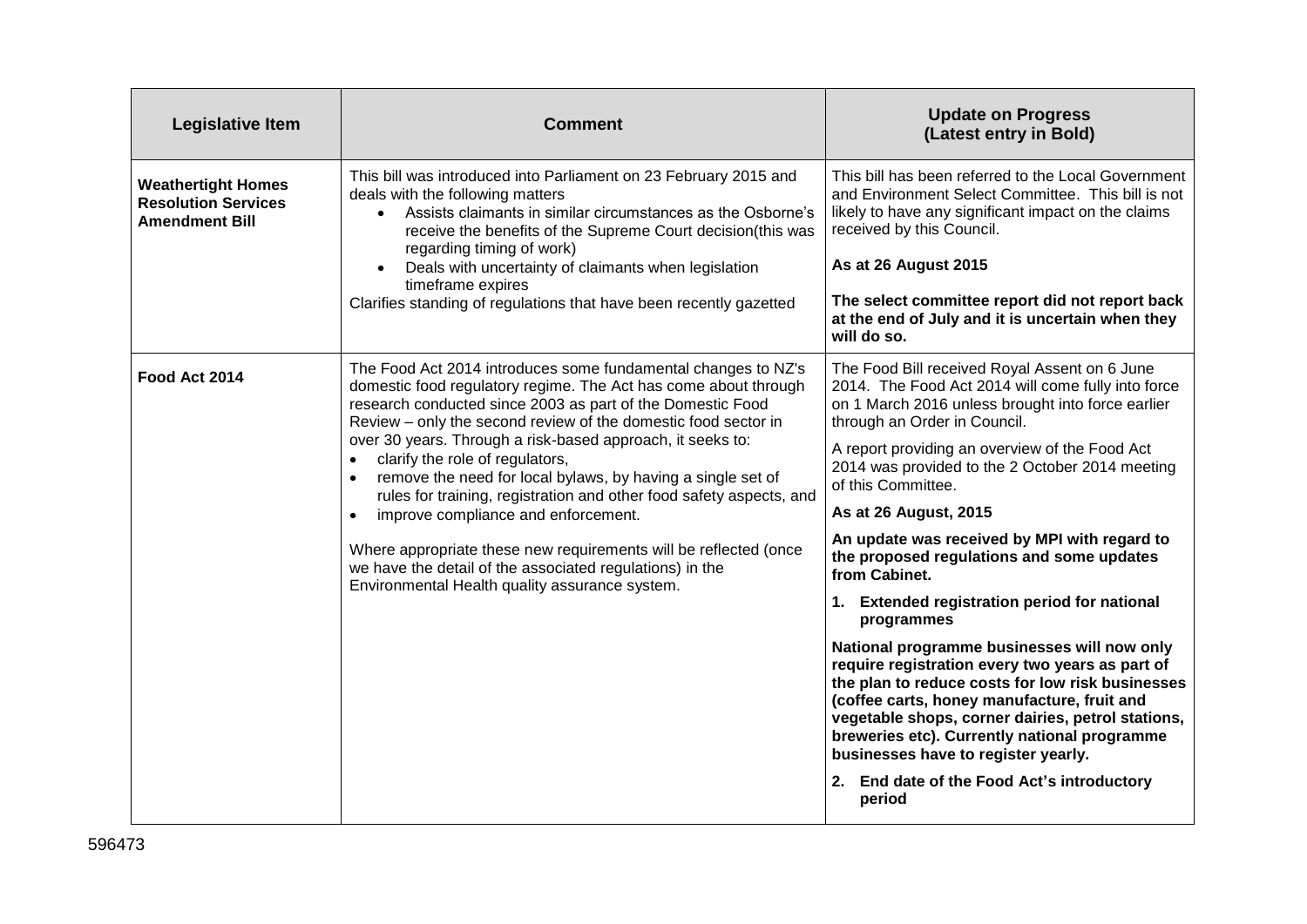| <b>Legislative Item</b>    | <b>Comment</b>                                                                                                                     | <b>Update on Progress</b><br>(Latest entry in Bold)                                                                                                                                                                                                                                                                                                                                                                                                                                                                                                                                                                                                                                                                                                                                                                        |
|----------------------------|------------------------------------------------------------------------------------------------------------------------------------|----------------------------------------------------------------------------------------------------------------------------------------------------------------------------------------------------------------------------------------------------------------------------------------------------------------------------------------------------------------------------------------------------------------------------------------------------------------------------------------------------------------------------------------------------------------------------------------------------------------------------------------------------------------------------------------------------------------------------------------------------------------------------------------------------------------------------|
|                            |                                                                                                                                    | It has been confirmed that the end date for<br>premises transitioning into the new system will<br>be 28 February 2019.                                                                                                                                                                                                                                                                                                                                                                                                                                                                                                                                                                                                                                                                                                     |
|                            |                                                                                                                                    | 3. Creation of new food sector for the<br>purposes of transition                                                                                                                                                                                                                                                                                                                                                                                                                                                                                                                                                                                                                                                                                                                                                           |
|                            |                                                                                                                                    | This means premises currently working under a<br>food control plan (VIP) or a food safety<br>programme will have the full 3 years to<br>transition.                                                                                                                                                                                                                                                                                                                                                                                                                                                                                                                                                                                                                                                                        |
|                            |                                                                                                                                    | 4. Cost recovery                                                                                                                                                                                                                                                                                                                                                                                                                                                                                                                                                                                                                                                                                                                                                                                                           |
|                            |                                                                                                                                    | The regulations will make it clear that TA's have<br>the ability to set fees and waive fees and<br>charges.                                                                                                                                                                                                                                                                                                                                                                                                                                                                                                                                                                                                                                                                                                                |
|                            |                                                                                                                                    | <b>Food Act Transition Update</b><br>Staff are scheduling visits to all restaurants and<br>cafes that hold on licences as these premises<br>will be the first to transition onto food control<br>plans. There are approximately 80 of these<br>premises, of which 15 have already commenced<br>working under a Food Control Plan and the<br>Food Team have developed a plan to encourage<br>as many businesses as possible to come<br>across to the new legislated regime. Visits have<br>already commenced in August with the other 60<br>plus establishments, with support and guidance<br>being offered. Of those already visited a<br>number have already signed up to operate<br>under the new system; staff are conducting in<br>house training where viable and have planned<br>group training sessions in October. |
| <b>Fencing of Swimming</b> | The Government is changing the Fencing of Swimming Pools Act<br>1987 (the Act) to strike a better balance between protecting young | The Government intends to introduce a Bill into                                                                                                                                                                                                                                                                                                                                                                                                                                                                                                                                                                                                                                                                                                                                                                            |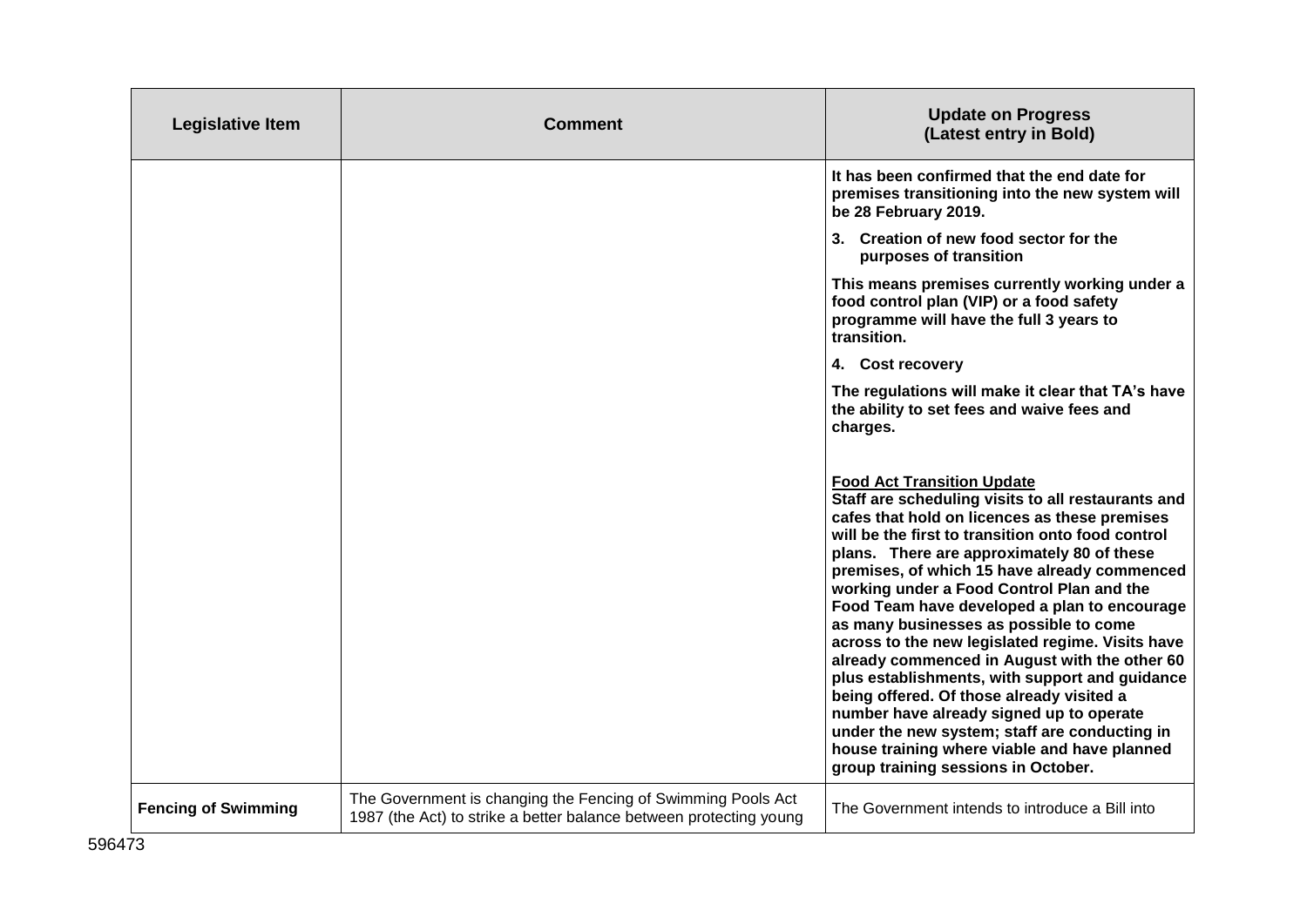| <b>Legislative Item</b> | <b>Comment</b>                                                                                                                                                                                                                                                                                                                                                                                                                                                                                                                                                                                                                                                                                                                                                                                                                                                                                                                                                                                                                                                                                                                                                                                                                                                                                                                                                                                                                                                                                                                                                                                                                                                                                                                                                                                                                                                                                  | <b>Update on Progress</b><br>(Latest entry in Bold)                                                                                                                                                                                                                                                                                                                                                                                                                                                   |
|-------------------------|-------------------------------------------------------------------------------------------------------------------------------------------------------------------------------------------------------------------------------------------------------------------------------------------------------------------------------------------------------------------------------------------------------------------------------------------------------------------------------------------------------------------------------------------------------------------------------------------------------------------------------------------------------------------------------------------------------------------------------------------------------------------------------------------------------------------------------------------------------------------------------------------------------------------------------------------------------------------------------------------------------------------------------------------------------------------------------------------------------------------------------------------------------------------------------------------------------------------------------------------------------------------------------------------------------------------------------------------------------------------------------------------------------------------------------------------------------------------------------------------------------------------------------------------------------------------------------------------------------------------------------------------------------------------------------------------------------------------------------------------------------------------------------------------------------------------------------------------------------------------------------------------------|-------------------------------------------------------------------------------------------------------------------------------------------------------------------------------------------------------------------------------------------------------------------------------------------------------------------------------------------------------------------------------------------------------------------------------------------------------------------------------------------------------|
| Pools Act 1987          | children from drowning in home pools and making the Act more<br>workable for pool owners and local councils. The changes take into<br>account 392 submissions received from safety groups, the pool<br>industry, local councils, pool owners and others during public<br>consultation.<br>The current Act provides little guidance on how councils approach<br>inspections and exemptions and as a result there is no national<br>uniformity. The Ministry of Business, Innovation and Employment<br>(MBIE) website states that councils will benefit from reduced costs<br>and uncertainty by:<br>clearer requirements for restricting access to pools,<br>enforcement tools designed to encourage voluntary<br>compliance, with councils having the power to issue warning<br>notices and ultimately infringement notices,<br>councils being required to inspect swimming pools at least<br>$\bullet$<br>every five years,<br>and<br>clarification that councils are not required to locate and inspect<br>spa pools and portable pools - but may inspect properties they<br>believe contain non-compliant spa pools and portable pools.<br>Other changes to note include:<br>clearer requirements for restricting access to swimming pools,<br>child-resistant spa pools will no longer require an additional<br>means of restricting access,<br>retailers will be required to inform people who purchase spa<br>pools and portable pools of their obligations,<br>portable pools will be exempt if they are shallower than 300mm<br>$\bullet$<br>- a depth of pool that is generally practical to empty after each<br>use.<br>garden ponds and other water hazards will be exempt if they<br>are not intended for swimming, and<br>powers are created for councils to issue infringement notices<br>and \$500 fee for persons not complying with a notice to remedy<br>a breach of the Act. | Parliament to amend the Fencing of Swimming<br>Pools Act 1987.<br>The timing of the changes will depend on the<br>Government's legislative priorities and the<br>parliamentary process. The parliamentary process<br>will include the Bill being referred to a select<br>committee - normally for six months.<br>In the meantime, councils and pool owners must<br>comply with the current Act.<br>As at 26 August 2015<br>Nothing further to report regarding<br>implementation of this legislation. |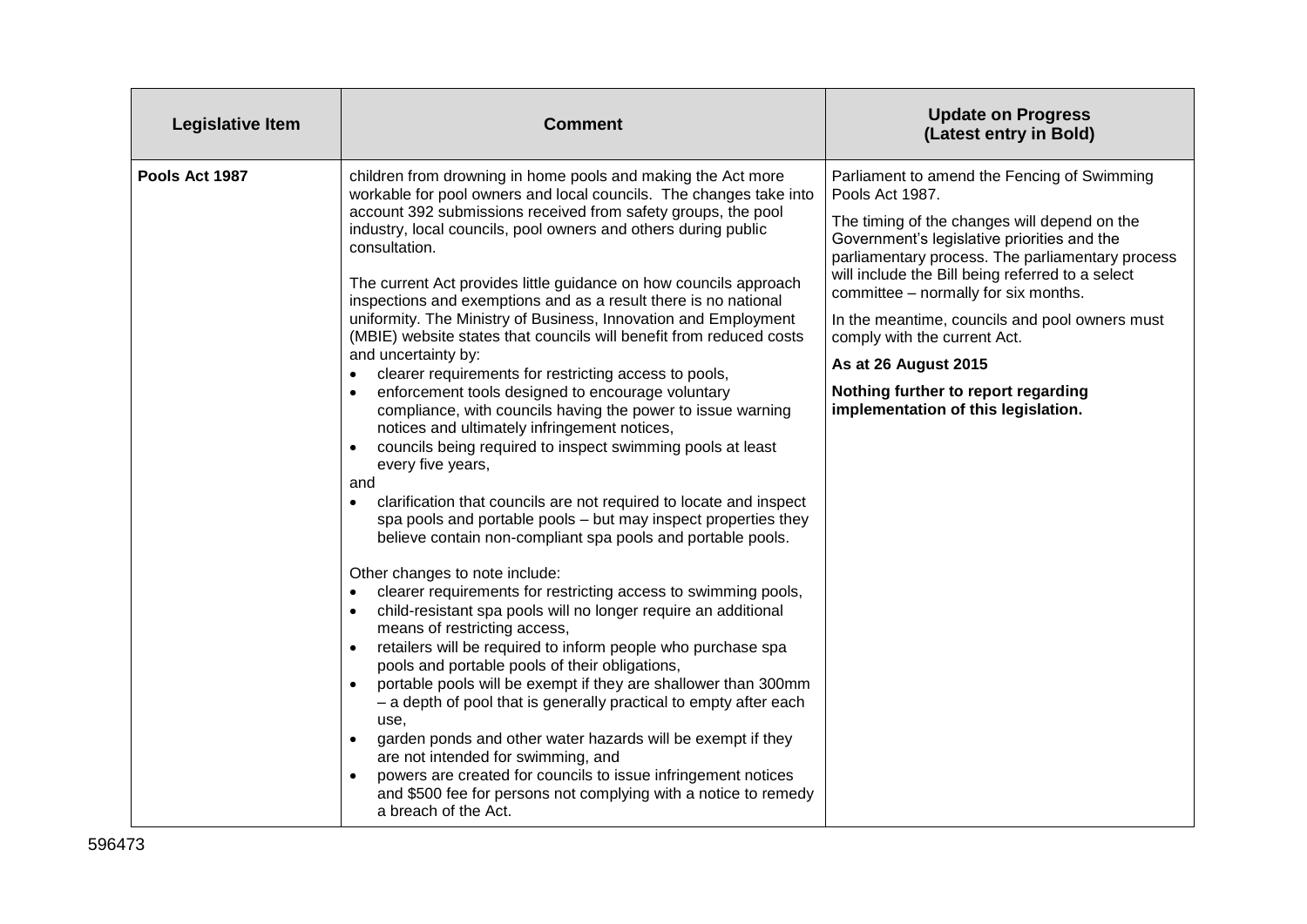| <b>Legislative Item</b>                                               | <b>Comment</b>                                                                                                                                                                                                                                                                                                                                                                                                                                                                                                                                                                                                                                                                                                                                                                                           | <b>Update on Progress</b><br>(Latest entry in Bold)                                                        |
|-----------------------------------------------------------------------|----------------------------------------------------------------------------------------------------------------------------------------------------------------------------------------------------------------------------------------------------------------------------------------------------------------------------------------------------------------------------------------------------------------------------------------------------------------------------------------------------------------------------------------------------------------------------------------------------------------------------------------------------------------------------------------------------------------------------------------------------------------------------------------------------------|------------------------------------------------------------------------------------------------------------|
|                                                                       | Where appropriate these new requirements will be reflected in (1)<br>KPI's and (2) the yet to be developed Compliance Monitoring<br>quality assurance system.                                                                                                                                                                                                                                                                                                                                                                                                                                                                                                                                                                                                                                            |                                                                                                            |
| <b>Resource Management</b><br><b>Act 1991</b><br>(Phase 2 amendments) | During the last term of Government proposed amendments to the<br>RMA were announced. Some of those amendments were enacted<br>and the remainder (Phase Two amendments) are understood to be<br>proposed to be enacted during the current term. The following taken<br>from the Ministry for the Environment website gives some context to<br>the proposals.<br>These proposals would make further improvements to the RMA and<br>resource management more broadly, including how fresh water is                                                                                                                                                                                                                                                                                                          | As at 26 August 2015<br>The programme for the roll out of the Phase II<br>amendments is not yet available. |
|                                                                       | managed and used. Main elements of the proposals include:<br>clearer national direction and tools<br>single, local resource management plans that address future<br>environmental and development priorities and cover all local,<br>regional and national issues; replacing the range of planning<br>documents we have today<br>simpler, faster and fewer resource consents<br>Māori interests and values to be considered earlier in<br>resource management planning processes with solutions<br>developed upfront<br>comprehensive management of natural hazards in planning<br>and consenting<br>housing affordability addressed through explicit attention<br>being paid to this issue in plans and changes to consenting<br>arrangements to drive down their cost and improve their<br>timeliness. |                                                                                                            |
| <b>Resource Management</b><br>Act<br>"A Way Forward for               | Whilst we are yet to see the directions for the RMA referred to<br>above, the Government has recently released a brochure<br>which sets out its national directions through the use of<br>national policy statements and national environmental                                                                                                                                                                                                                                                                                                                                                                                                                                                                                                                                                          | Ongoing                                                                                                    |